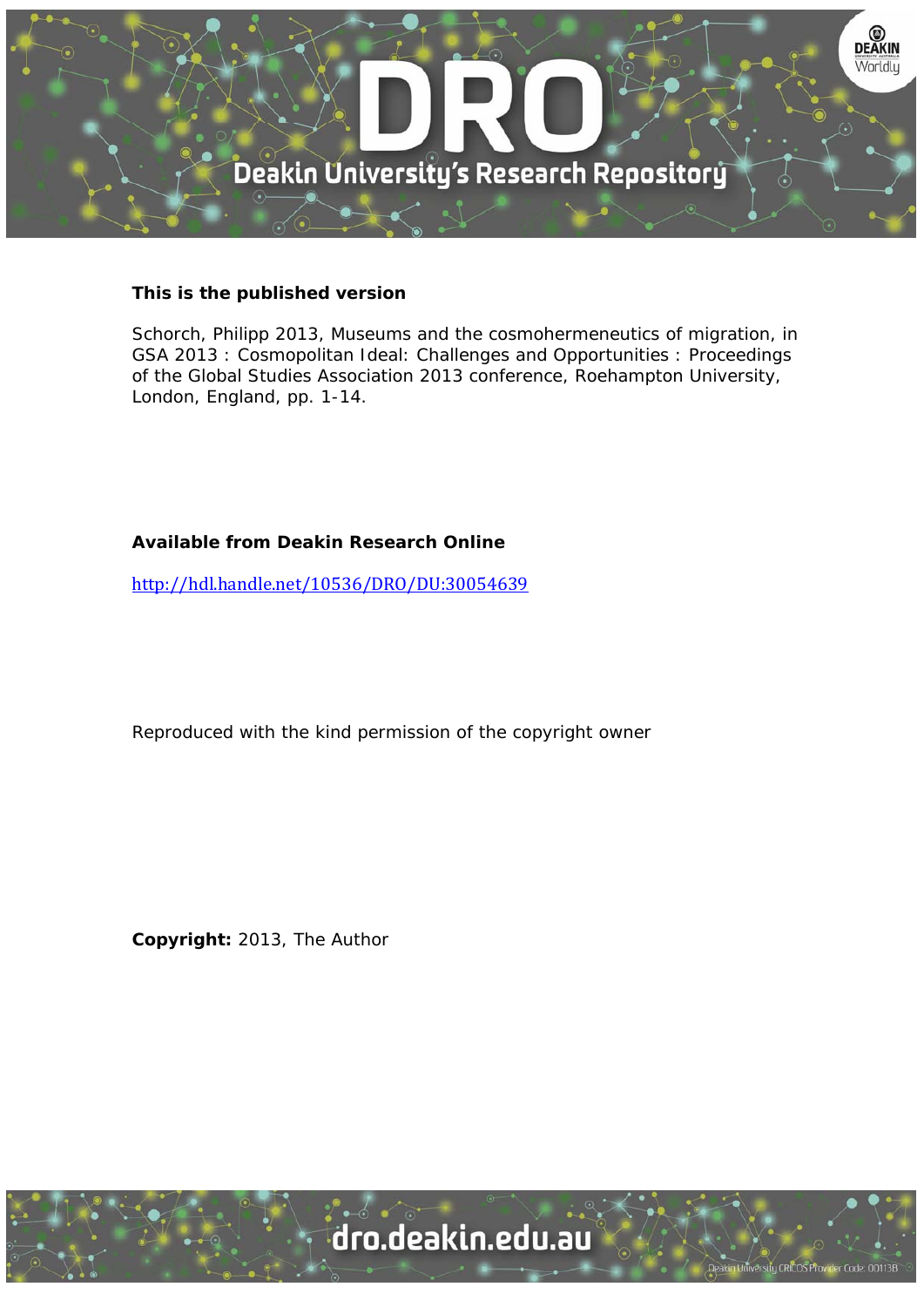# **Global Studies Association Annual Conference 2013**

# **The Cosmopolitan Ideal: Challenges and Opportunities**

*Museums and the cosmohermeneutics of migration*

Dr. Philipp Schorch

Research Fellow

Alfred Deakin Research Institute (ADRI) Cultural Heritage Centre for Asia and the Pacific (CHCAP) Deakin University Melbourne, Australia

> Email: philipp.schorch@deakin.edu.au Phone: +61 3 9251 7818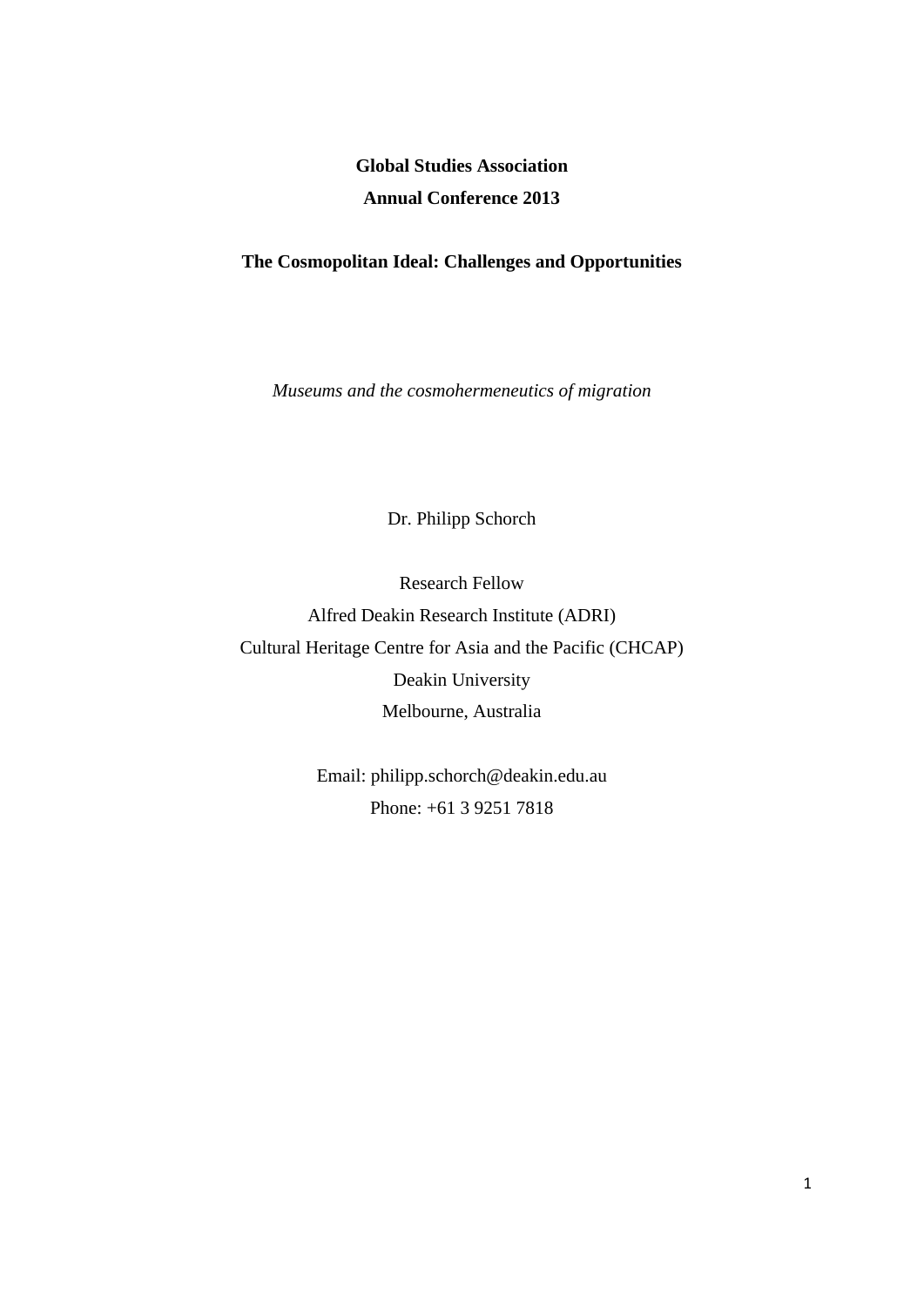### **Introduction**

Drawing on a long-term narrative study of Australian visitors to the Immigration Museum Melbourne (IMM), this paper explores the hermeneutic complexities of migration through the meaning-making processes of museum visitors, who entangle meaning, memory and belonging through a complex web of interpretive negotiations. Throughout this process, museum exhibitions and visitor biographies become intertwined through narratives of migration. Migration emerges as a human practice that transforms cosmopolitanism from an abstract normative ideal into a *lived* and *interpreted reality*. This paper, then, is devoted to the *cosmohermeneutics of migration*, that is, to an experienced and thus 'actually exciting cosmopolitanism' (Malcomson 1998).

### **The discursive constructions of migration**

Ours has been widely branded as the 'age of migration' (Castles and Miller 1993) and the 'age of minorities' (Deleuze and Guattari 1987). The intensifying forces of globalisation, induced by modern means of transportation and communication, and the associated mobility of people, seem to have turned 'migration' into an omnipresent human practice. While several scholars have inspected the characteristics of the current 'age of migration' (Babacan and Singh 2010; Castles and Davidson 2000; Mansouri and Lobo 2011; Jacobs 2011), others have emphasised its embeddedness in historical processes. 'If we look back to the great migrations', Ulrich Beck (2004, 447) argues, for example, 'we might stretch a point and say that there are no indigenous peoples'. While this point is certainly overstretched with regards to postcolonial politics in former settler states such as Australia, it alludes to the modern origin of the category 'Indigeneity', which, as migration, is discursively produced and contested. In other words, the same migrating practice might be conceived as a specific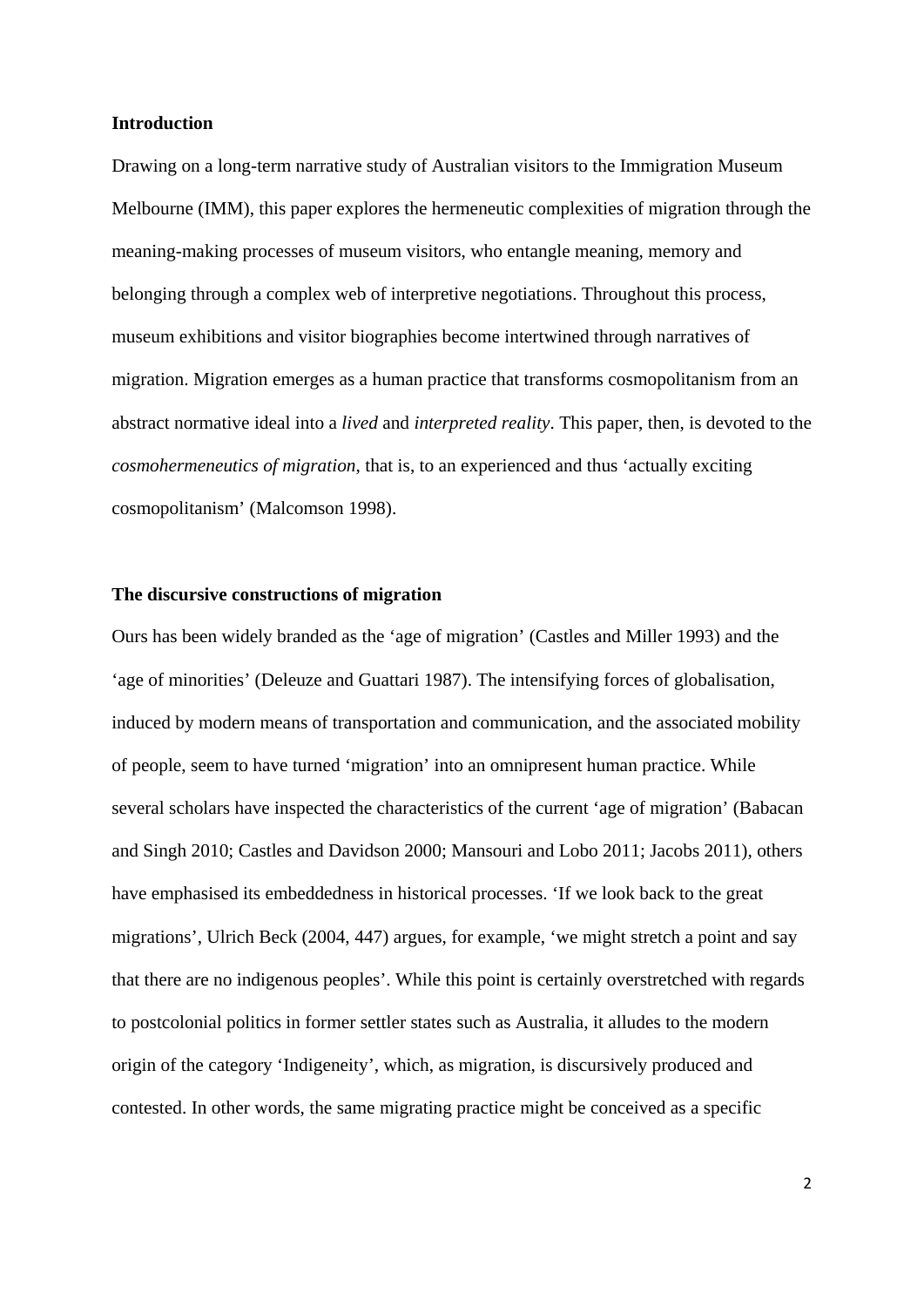contemporary phenomenon or as an 'anthropological constant' (Wonisch 2012) and inherent aspect of the 'conditio humana' (Baur 2010).

Once we enter the political arena, the hermeneutic complexities evolve into political strategies of occasionally paradoxical proportions, as can be observed in the case of Australia. Here, British imperial expansion culminating in the 'discovery' of a supposedly unpopulated *Terra Nullius*, a legal construct which has since been overturned through 'Western' re-interpretations of 'Indigenous' law, is mostly celebrated and seen as being outside of other contemporary forms of migration, thus ignoring its own historical anchoring in processes of colonial migration. While Australia eagerly embraces the global horizon of economic and financial markets through the simultaneous engagement with its European 'origin', its long-standing US American ally and its growing position in the 'Asian century', the so-called 'lucky country' quickly retreats to 'paranoid nationalism' (Hage 2003) in the political establishment and 'moral panic' (Cohen 1980) in the media landscape when facing the invasive threat of 'boat people', thereby constructing refugees and asylum seekers as 'illegal immigrants' and even 'terrorists' (Jacobs 2011). Migration, then, can be discursively constructed as a much needed impetus for a so-called multicultural nation of immigrants or as a threat to national security and economic wellbeing.

Museums, as particular institutional settings where academic and political perspectives collide and intertwine, can be emblematic of these discursive dynamics involved in the construction, deconstruction and reconstruction of the meanings of migration. Within the Australian context, Andrea Witcomb (2009) offers a historical trajectory of Australian migration exhibitions, from the liberal tradition of 'celebrating diversity', encapsulated by the 'enrichment narrative' (McShane 2001) in which the focus is on the contribution made by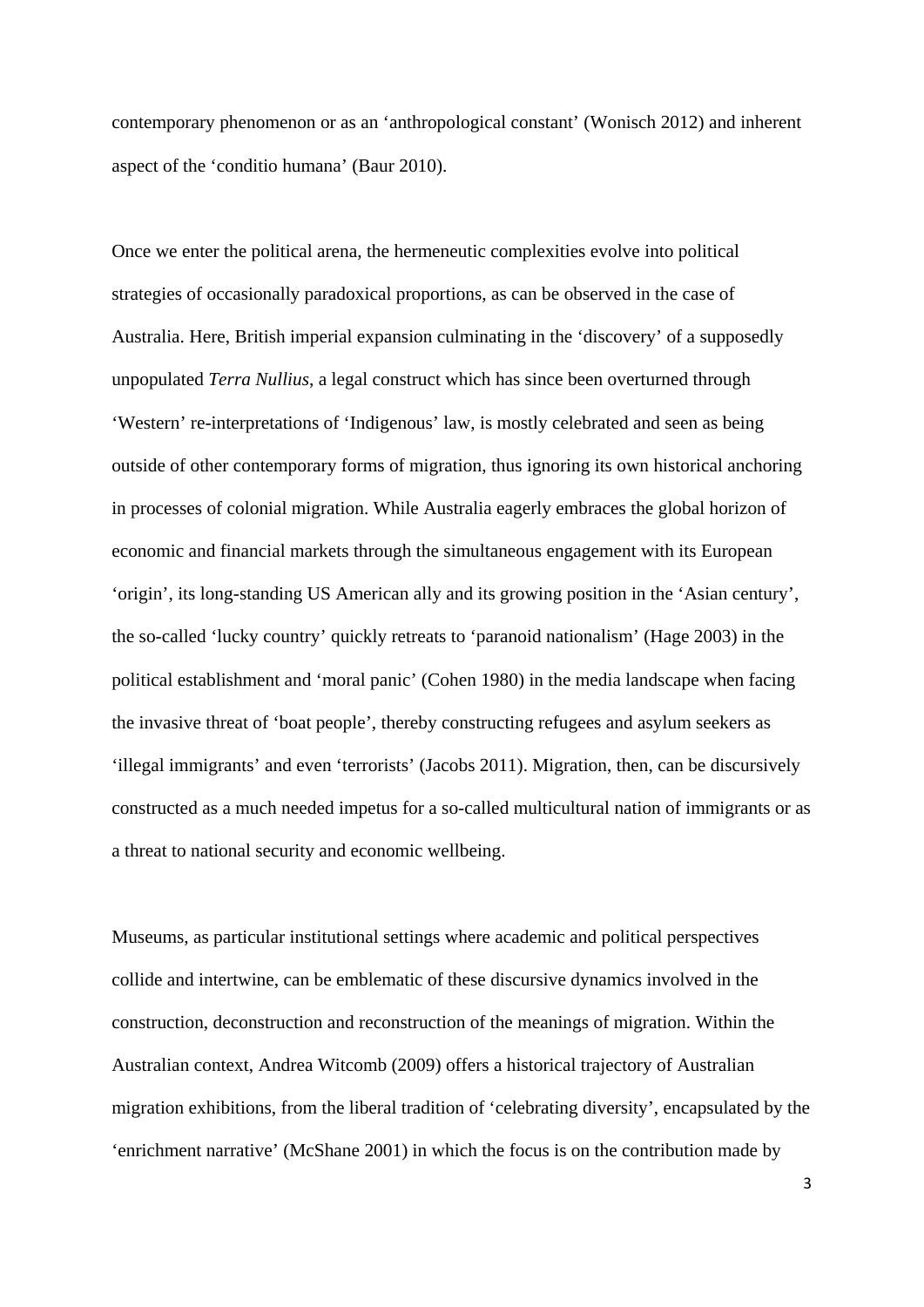non-Anglo-Celtic migrants to Australian culture and their 'rebirth' (McShane 2001) supposedly experienced after arriving on the Antipodean Anglo-Celtic shores, to sociopolitically and historically contextualised approaches.

#### **Studying the discursive constructions of migration at the IMM**

The Immigration Museum Melbourne (IMM), founded in 1998, offers an interesting case to study the aforementioned discursive constructions of migration. The IMM has been praised for its simultaneous tackling of individual migrant experiences and their meanings as well as wider socio-political and historical contexts of migration (Witcomb 2009). In the exhibition *Identity –Yours, Mine, Ours*, the museum has shifted its discursive focus from 'migration' and its history to 'cultural diversity' and its significance in contemporary Australia, a strategic move that will also be reflected in a revised collection policy currently being developed. The staff focus group, which I conducted as part of this study and will introduce below, highlighted the difficulties of such an institutional shift and the associated movement from the representation of 'stories' to a 'conversation' around 'issues'. I will return to the discursive contrast between 'migration history' and 'cultural diversity' as well as between 'story' and 'issue' in the conclusion but for now devote the core of this paper to the open question of how visitors construct migration and how, if at all, they engage in dialogue or 'conversation' with the discursive museum space.

Ethnographic research has shown how visitors to the IMM appropriate the museum for 'memory and identity work' (Smith 2013). This paper, then, offers more empirical insights into how visitors construct or *experience migration*. That is, the 'issues' of migration are often not confined to museological representations but have been personally experienced by a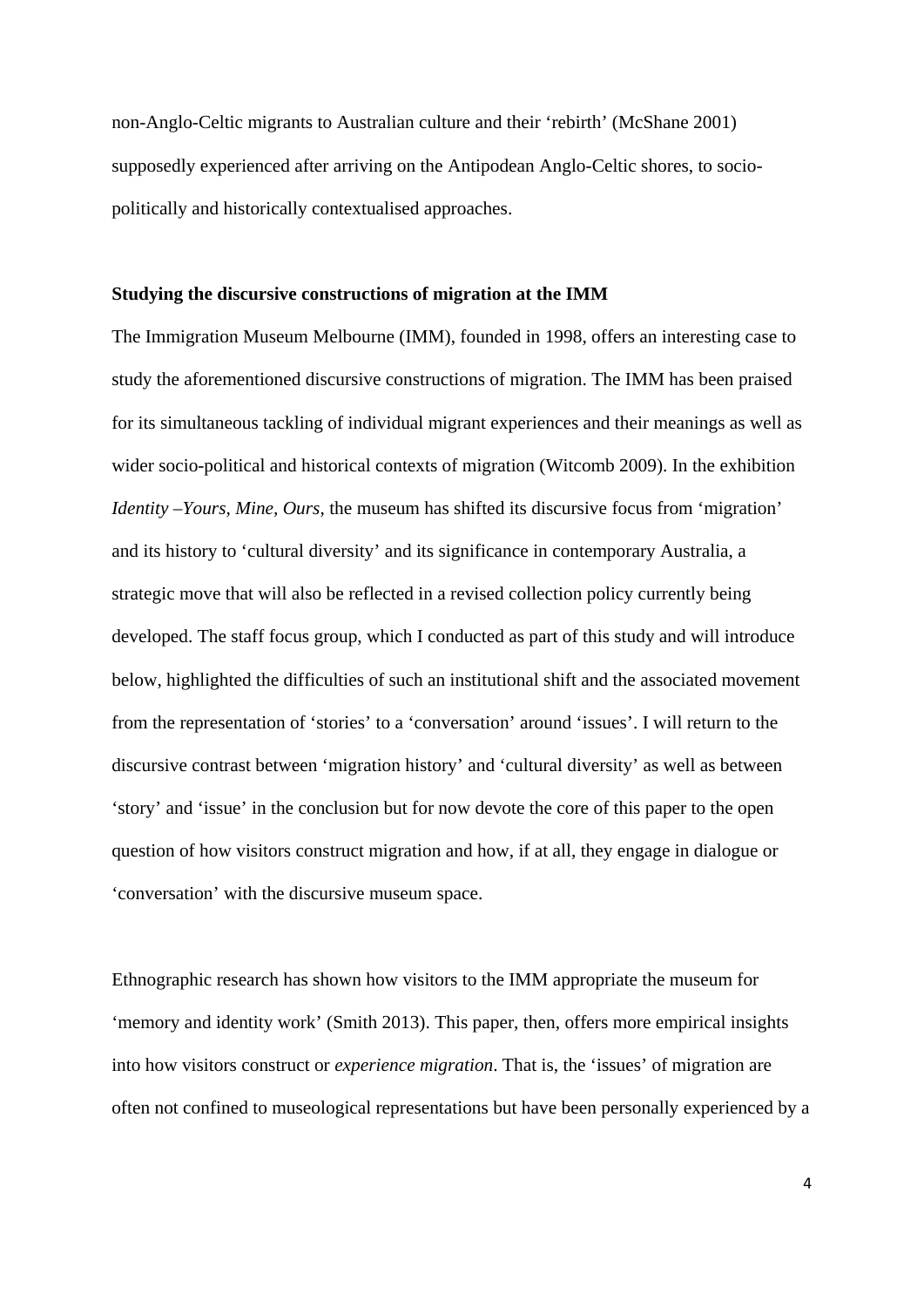large share of visitors to the IMM. $<sup>1</sup>$  It turned out that this study's informants, while</sup> identifying themselves as Australians, have all been affected by migratory experiences in one way or another, even without such a sampling focus. Both sides of the same coin, museum exhibitions and visitor biographies, then, are intertwined by narratives of migration. By *humanising migration* through interpretive movements (Schorch 2013) and narrative meanings (Schorch forthcoming 2014) negotiated by museum visitors, or cultural actors, I inspect both individual migrating experiences and their wider contexts. All participants identified as Australians, which, as we will witness in the following section, emerges as an inherently 'cosmopolitanised' (Beck 2006) label.2

# **Visitors, migration and cosmopolitan biographies**

Paul, a man in his seventies with a calm and pleasant demeanour, was my first interviewee.

His opening narration, in which he introduced himself and did not touch on the museum visit,

offers the first example of a self-identified Australian with a 'cosmopolitanised' biography

and history of migration:

My family, while we were still in Hungary, after the Second World War, we were forever talking about leaving, starting a new life, the challenges of doing that. My family had a long history actually of migration which means that I have relatives in Sweden, in Denmark, in France, in the United States, who had left at various times, some before the Second World War.

Paul continues:

My father was a journalist and in 1937 he was a correspondent in France for a series of Hungarian newspapers…he died before the war…he was both a left wing journalist and a Jew…And having had that experience of living in France for two years, my mother was adamant that we won't stay in Hungary and it took, you know, from 1945 to 1949 to sort out where we could go and when. We were really keen to go to the

<sup>&</sup>lt;sup>1</sup> According to the IMM visitor profile, 49% of visitors from Melbourne were born overseas and have parents who were also born overseas, 15% were born in Australia and have parents born overseas, and 36 % were born in Australia and have parents also born in Australia.

<sup>&</sup>lt;sup>2</sup> Throughout the research project informing this paper, I use pseudonyms for the people I interviewed.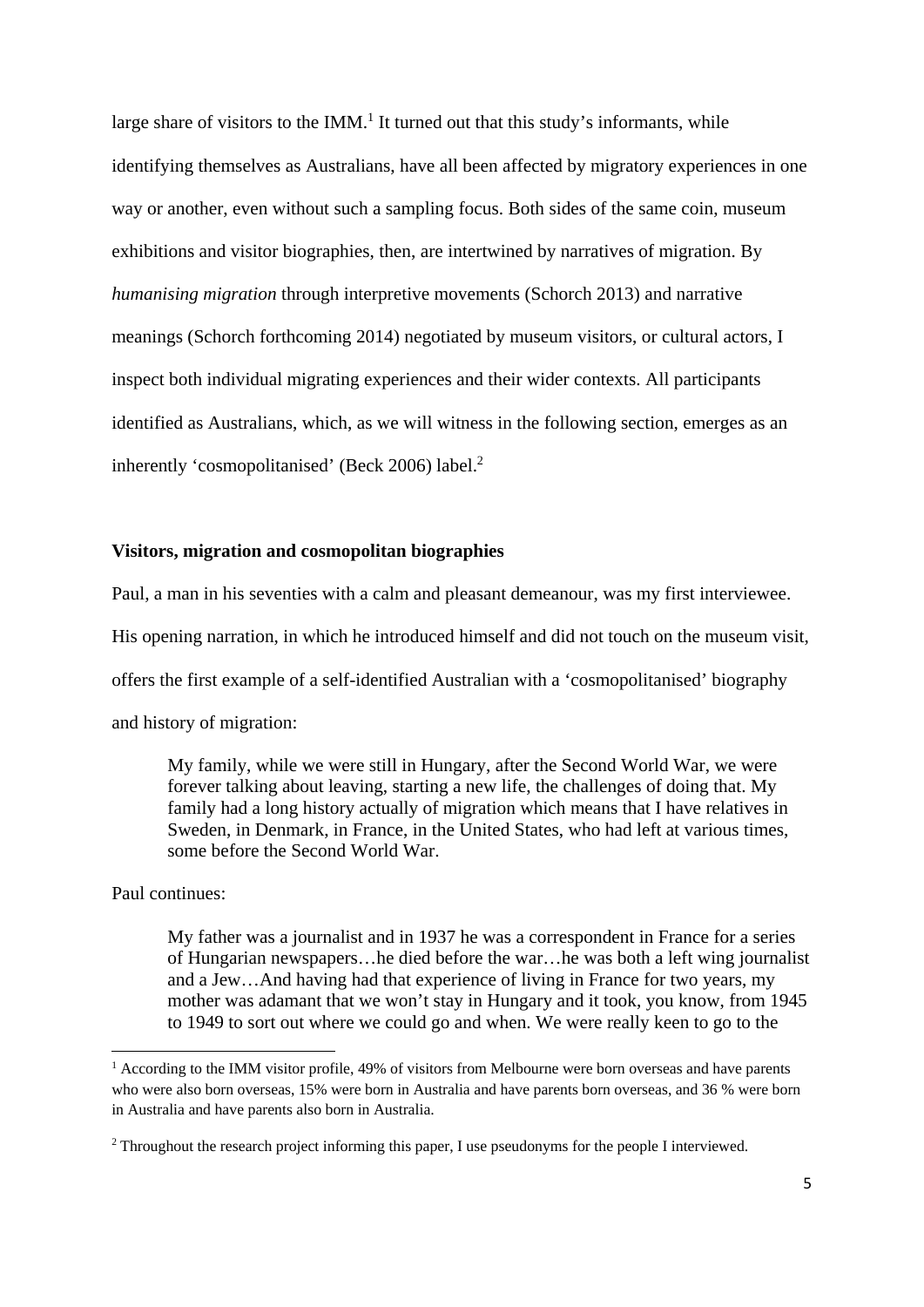United States. But once we left as refugees it became obvious that you'd have to wait for many years before you could get into America. Some people went to Canada and hoped that they could sort of cross the border into the United States and many did. So for us Australia wasn't by any means the first choice. Lived in Austria for ten months and then this opportunity came to come to Australia. We grabbed it because we were sick of being displaced persons as we were then.

Paul's *experience* of migration extends beyond his own biography over several generations through his whole family and connects him with various geographic knots in the global web of migrating threads. His story encapsulates both the partially dramatic dimensions of migratory movements, caused by persecution, exile and no return, and the potential outlook of a new sense of belonging and Self. Peter states that 'when we came, the Hungarians of the 1950s, I mean there was no way back…we had escaped and there was no place for us to return until, I guess, the 80s by which time we were Australians'. Out of necessity instead of 'choice', Peter's 'biographical cosmopolitanisation' (Beck 2006) and experience of 'polygamy of place' (Beck 1997) through the practice of migration equips him with the discursive tools of a 'shifting Self' (Schorch 2013). That is, Peter identifies with the 'multiple loyalties' (Beck 2006) of being *both* 'Hungarian' *and* 'Australian', *both* 'migrant' *and* 'refugee'.

Barbara, daughter of first generation immigrants from Greece, offers another example of the multiple identifications of a cosmopolitan biography, which should not be understood as the celebration of diversity or the accumulation of an elitist cultural capital, but as the expression of a profoundly 'cosmopolitanised' life:

My parents would comment on different things of their homeland or their nostalgia for home, how Australia is like…a prison without bars, that was a very common thing for them to say. Because they felt like they always wanted to go home, but this is now their home and right near the end, right before they passed away, that's how they felt, that this is now their home, you know. Greece has a special place in their heart, but this is always going to be their home now.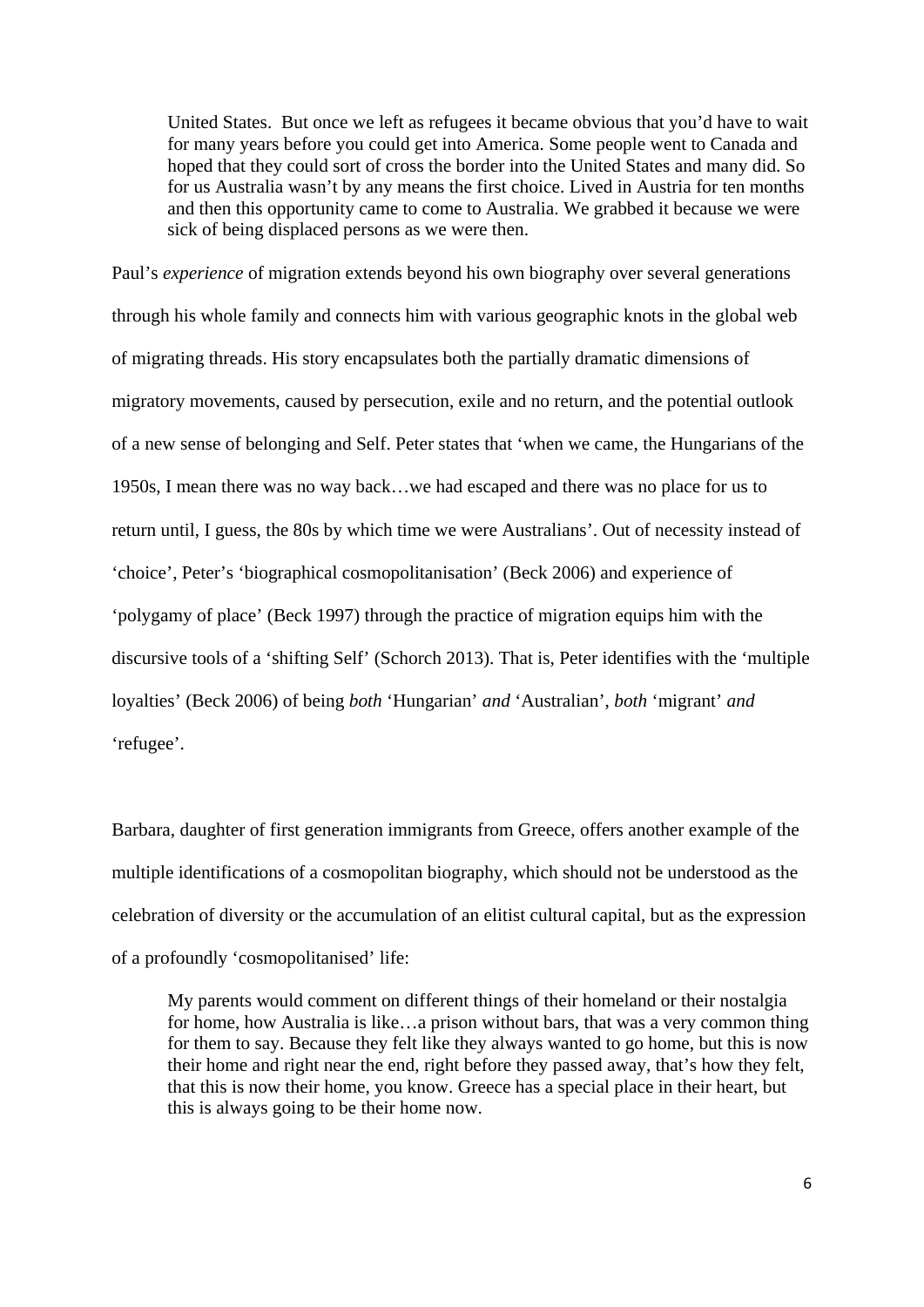The 'nostalgic feeling' of her parents, longing to leave the 'prison without bars' and return 'home', left an 'air of sadness all the time', which, as Barbara laments, 'for me was horrible, because it was always sad'. Her parents' experience of migration and the associated 'longing in belonging' (Ilcan 2002) has become a 'vicarious memory', the 'strong emotional attachments' passed from one generation to the next in 'narrative form' (Climo 1995, 176). Despite the overwhelming sense of loss and pain, there gradually emerges, however, a new sense of 'home' and Self through the generational progression of Barbara's family:

That's where I'm coming from, to show my children, alright, we had a history in Greece, but we've also got a history here. I got my grandmother buried here, I've got my parents now, you know, I got a nephew, like there's at least five generations buried here, so it's not we've just come from Greece, we've also got a history here. And I want to sort of connect that for them, pass it on to them.

Barbara's family, as other migrants, take their roots with them (Appiah 1996) and ultimately embrace their multiple 'histor[ies]' *both* 'in Greece' *and* 'here' in Australia. Importantly, while their interpretive agency enables Paul and Barbara to negotiate and revise their sense of Self, they are simultaneously subjected to wider socio-political contexts that affect the destination and destiny of 'displaced persons'.

# **Museums, migration and cosmopolitan histories**

I turn to the interview with Tony, whose experience of an introductory film at the entrance to the main exhibition demonstrates the museum's potential to 'reframe understandings' (Schorch 2013) and facilitate dialogue or 'conversation' with visitors around the 'issues' of migration, which, as I noted above, the IMM sets out to achieve:

I thoroughly enjoyed that film, when we first arrived. It was sort of diverse. You don't think of people from Korea or wherever in those terms of people migrating. When you see the devastation, famine and war…There were so many different nations that I didn't think about, seeing that film, that for some reason had to migrate, whether it be famine or war, whatever. I found that very interesting… That brought it home to me that there are a lot more people coming here than just the British and whatever, Europeans…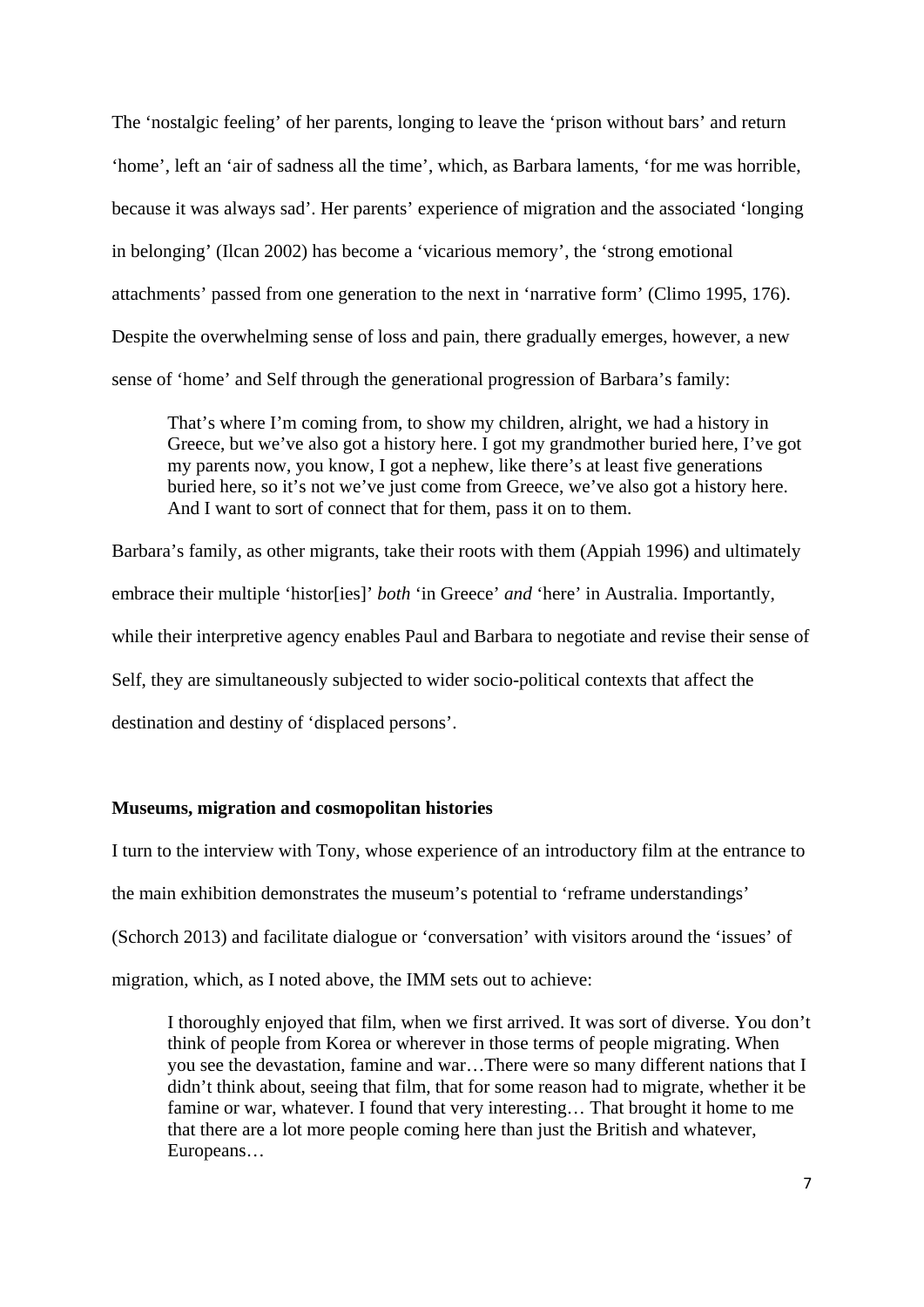Tony's narration attests to the film's capacity to treat migration as a 'cosmopolitanised' phenomenon. That is, migration can only be understood through the relationship between different localities enmeshed in the global flow of migrating populations. The multiplicity of causes such as 'natural disasters' and 'famine' complicates simplistic notions of migration as individual choice. In the cases of 'war' and the global economy, common assumptions mostly conceal the reality that receiving countries, such as Australia, are active participants in the processes leading to migratory movements (Sassen 2010). Maria, a student from Canberra, shares Tony's reframed understanding of this complexity by summing up in her follow-up interview three months after visiting the IMM: 'when I think about people having to move, whether they be asylum seeker, refugees or migrants, I don't think about Western Europe so much as other regions, like Africa…Those parts [of the museum] I've mentioned kind of highlighted things that I haven't learnt about so much in school. I've done a lot of history but not that much on immigration in Australian history'.

The discursive construction, deconstruction and reconstruction of migration and its respective boundedness to specific sociol-political contexts contrasts the global outlook of the museum with the, at least until the recent past, predominant Anglo-Celtic focus in Australian school education, as Tanya equally emphasises: 'when I was a child going through the Australian school system, I was taught about James Cook, I was taught about the first fleet and I was taught it over and over and over and over again with very little really provided in regards to Australian history from the perspective of Aboriginal people and Australian history from the perspective of people who have arrived in the last hundred years. And that's where the richness is for me'.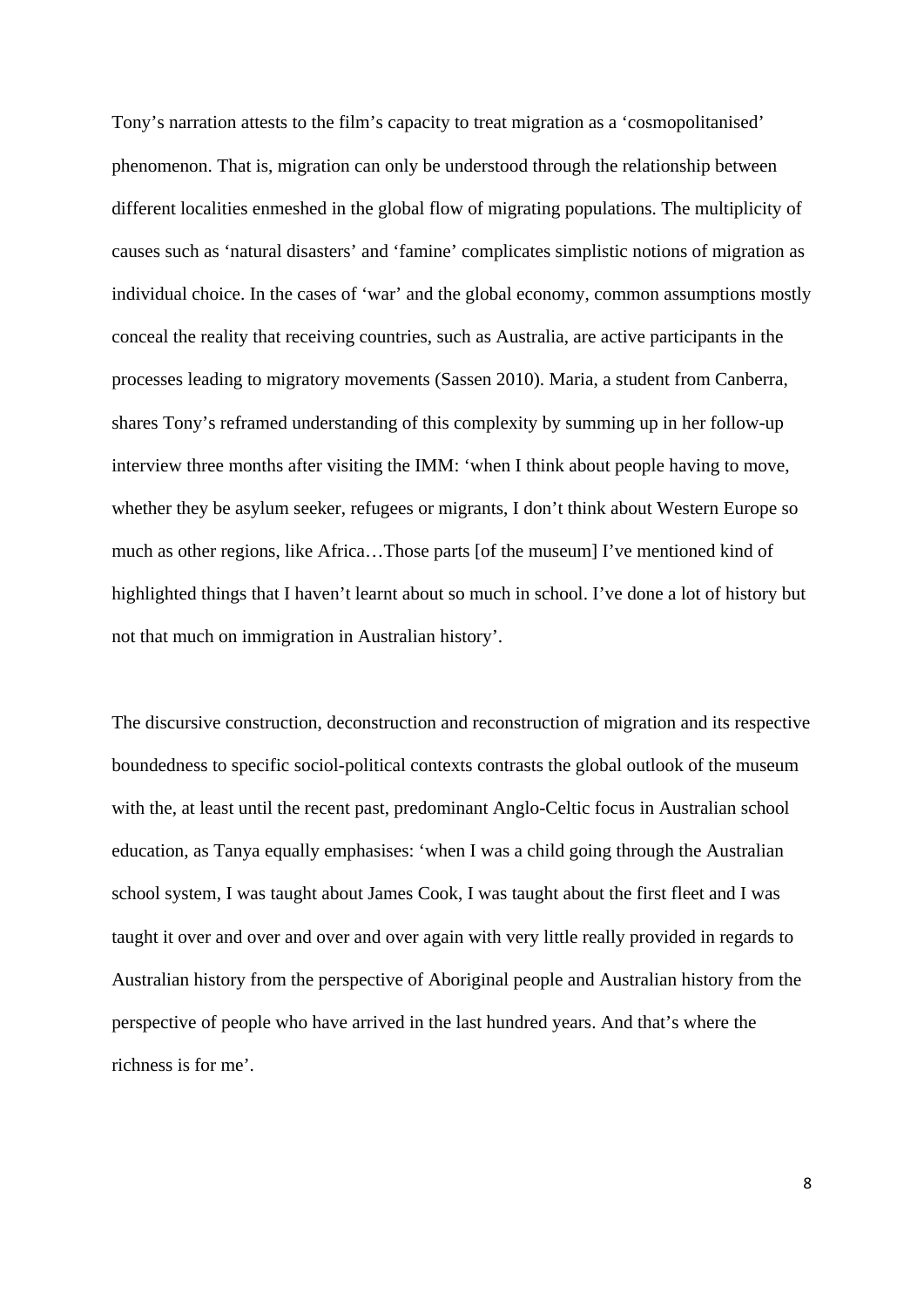### **An 'uneasy' multicultural 'conversation' with a cosmopolitan outlook**

Tanya carries her critique into the realm of 'obtuse' museological representations of the 'uneasy conversation' (Curthoys 2000) between Australian Aboriginality and the various societal constructions, from colonialism to multiculturalism, that have governed Australia. She sums up in her follow-up interview that her 'spiralling sense of frustration' caused by an apparently 'misrepresented' history 'struck me initially…and then stayed with me'. Maria, by contrast, seems to have a more positive view on the evolution of the 'uneasy conversation' since, in her view, 'the Indigenous history was kind of intermingled with not just Anglo Australians but also immigrants. I guess I don't often see that, the sort of three separate, or two and two, but never three together'. Experiencing the 'three together', then, gives Maria a sense of 'multiculturalism':

I think because for me a lot of the exhibitions are framed around people who draw on their own culture, or keep it all, you know, through their religion, through their cooking, through their whatever, but there was a big emphasis on being proud to be an Australian, so I think that's where it becomes multiculturalism, where it's kind of a combining of the two…retaining culture from other countries and also feeling like an Australian and feeling like you fit in and have an identity that can, you know, not necessarily mutually exclusive, you can have both, be an Australian and have Indian heritage, or whatever.

Maria's understanding of 'multiculturalism' is, I would argue, a form of 'actually existing cosmopolitanism' (Malcomson 1998), that is, the lived and interpreted ontological realities of multiple 'both/and' identifications caused by the human practice of migration. This *cosmohermeneutics of migration* transforms cosmopolitanism from an abstract normative ideal into a *lived* and *interpreted reality*. The 'immigrant life' is, as Scott L. Malcomson (1998) puts it aptly, 'a model of cosmopolitanism'. Out of necessity rather than choice, the migrating subjectivity evolves through a kind of 'cosmopolitanism' as 'habits of thought and feeling' (Robbins 1998) instead of normative aspirations. An example of the associated dialogical and 'positive recognition of difference', which differs from an isolating 'tolerance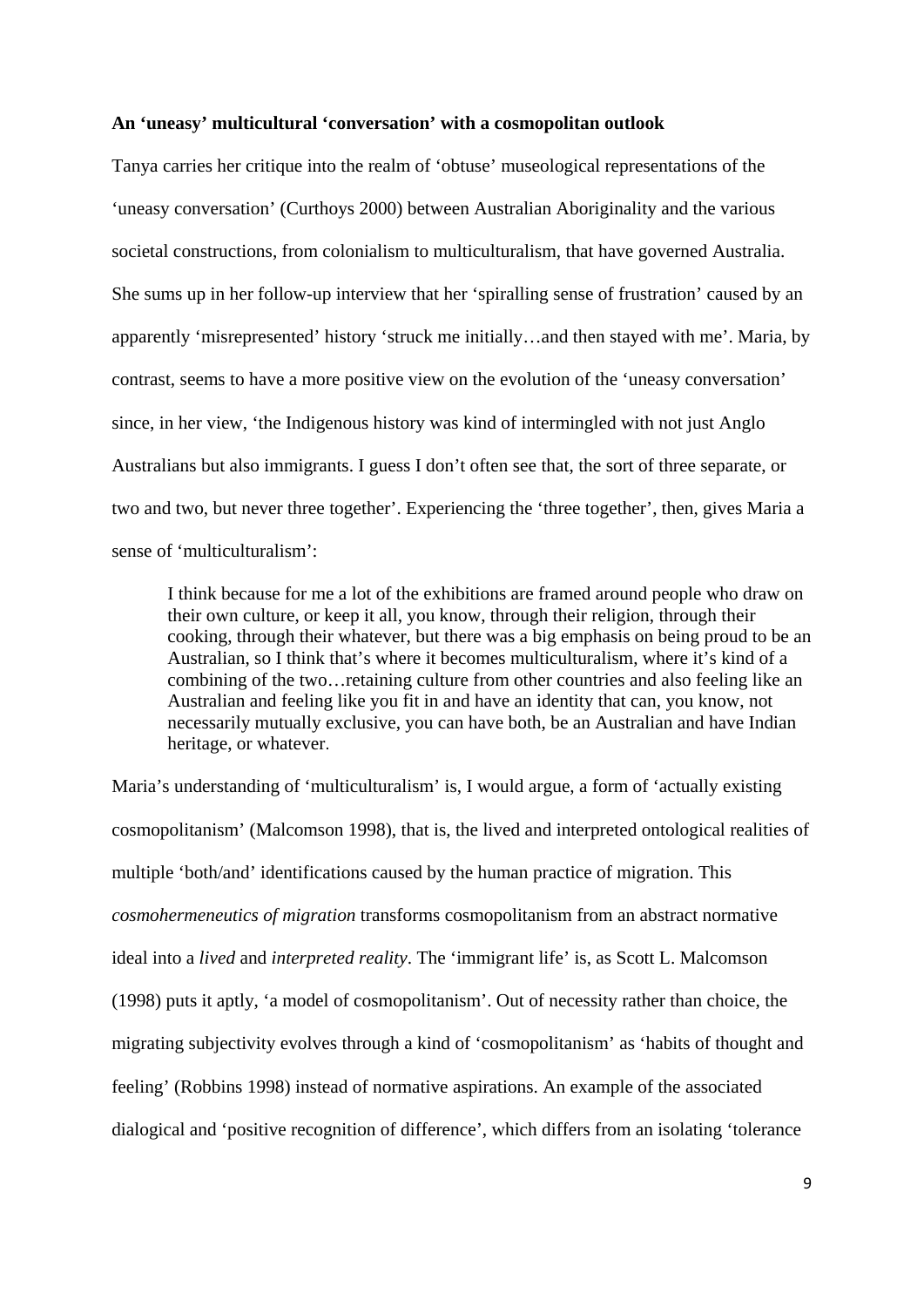of difference' pursued by liberal notions of a 'communitarian multiculturalism' (Delanty,

Jones, and Wodak 2008, 14), is discovered by Julia at the IMM:

There are a very large number of different cultural and religious experiences that are brought to Australia by its migrants, and that it's something to be proud of and to be respectful of. Yeah, it's very respectful of the differences, but it certainly tells a story of times when Australia hasn't been like that. It's a very common thread, very strong thread in Australia's history isn't it...All the mechanisms for keeping people out, that they are regarded as other in some way.

Julia reflects on her museum visit in her follow-up interview and alludes to the endemic

presence of a 'diversity' or 'difference within' (Bhabha 1994):

I was impressed by the diversity of Irish people who decided to make the move. I mean they weren't just all people who were struggling to find employment in Ireland or who maybe came from a particular social stratum or anything like that, there was a huge variety. There were young women, young men and sometimes they were married and a part of a family unit that moved or sometimes they just headed out by themselves. So you couldn't characterise them as being a particular type of person. There was a huge variety.

'The diversity of Irish people', which 'impressed' Julia, prevents her from 'characteris[ing] them as being a particular type of person'. It becomes clear that the exhibition, *Leaving Dublin*, *humanises culture* by transforming the abstract category 'Irish' into concrete 'stories' and 'faces', thus shaping a 'pluralist cosmopolitan space' (Schorch 2013) that facilitates multiple identifications in a shared discursive terrain and subjects otherness to an endemic relativity. The normative prescription of 'multiculturalism', instead, celebrates a diversity that, as Ulrich Beck (2004, 446-47) correctly argues, lacks 'ambivalence, complexity, or contingency', and, by presupposing collective cultural labels such as 'Irish', is 'necessarily opposed to processes of individualisation' and other forms of difference beyond the 'cultural'. It follows that the complex experience of migration cannot be exhaustively understood, explained and critiqued through the cultural lenses and dichotomous view of multicultural binoculars.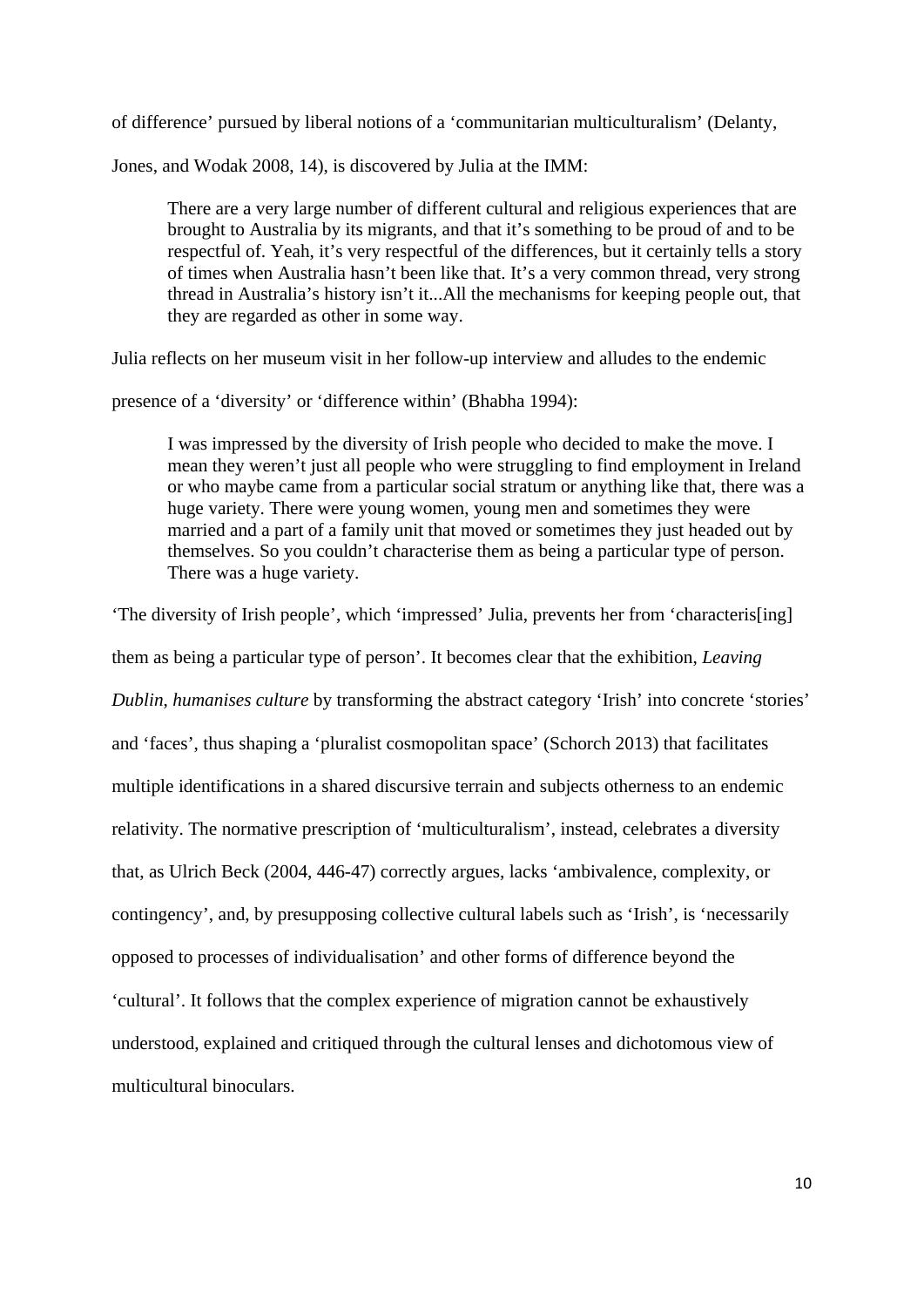### **Conclusion**

Drawing on a long-term narrative study of Australian visitors to the Immigration Museum Melbourne, I interrogated 'migration' *as an experience* and explored its hermeneutic complexities through the meaning-making processes of museum visitors, who entangled meaning, memory and belonging in a complex web of interpretive negotiations. We observed that the museum offers a window to the Other and a mirror to the Self. That is, the museologically produced and represented experiences and contexts of migration clash and entangle with the migrating experiences and histories of visitors. Both sides of the same coin, museum and visitor biographies, are intertwined through narratives of migration and the associated 'existential movement' (Hage 2005) and endemic 'becoming' of migratory lives 'in-between' (Deleuze and Guattari 1987).

I have argued for the *cosmohermeneutics of migration* as the interpretive 'movement' and 'becoming' experienced by cultural actors through the human practice of migration embedded in particular contexts. These interpretive realities and their historical and contemporary manifestations should provide a more viable basis for the development of a 'positive recognition of difference' (Delanty, Jones, and Wodak 2008) than the intervention of a normative ideal, whether it is called multiculturalism or cosmopolitanism. Scholars of museum studies have wondered what could replace the essential and restricting notions of 'ethnicity' (Ang 2009) and how we could 'represent difference' while also emphasizing commonalities (Witcomb 2009). A cosmopolitan museum practice, which pays tribute to an 'actually existing cosmopolitanism' (Malcomson 1998) as a lived and interpreted ontological reality of shifting subjectivities rather than a refashioning of an elitist cultural capital (Calhoun 2002), might offer an answer. Such an approach would enable the IMM to explore themes such as 'diversity' and 'identity' *through* the 'history of migration' and tackle 'issues'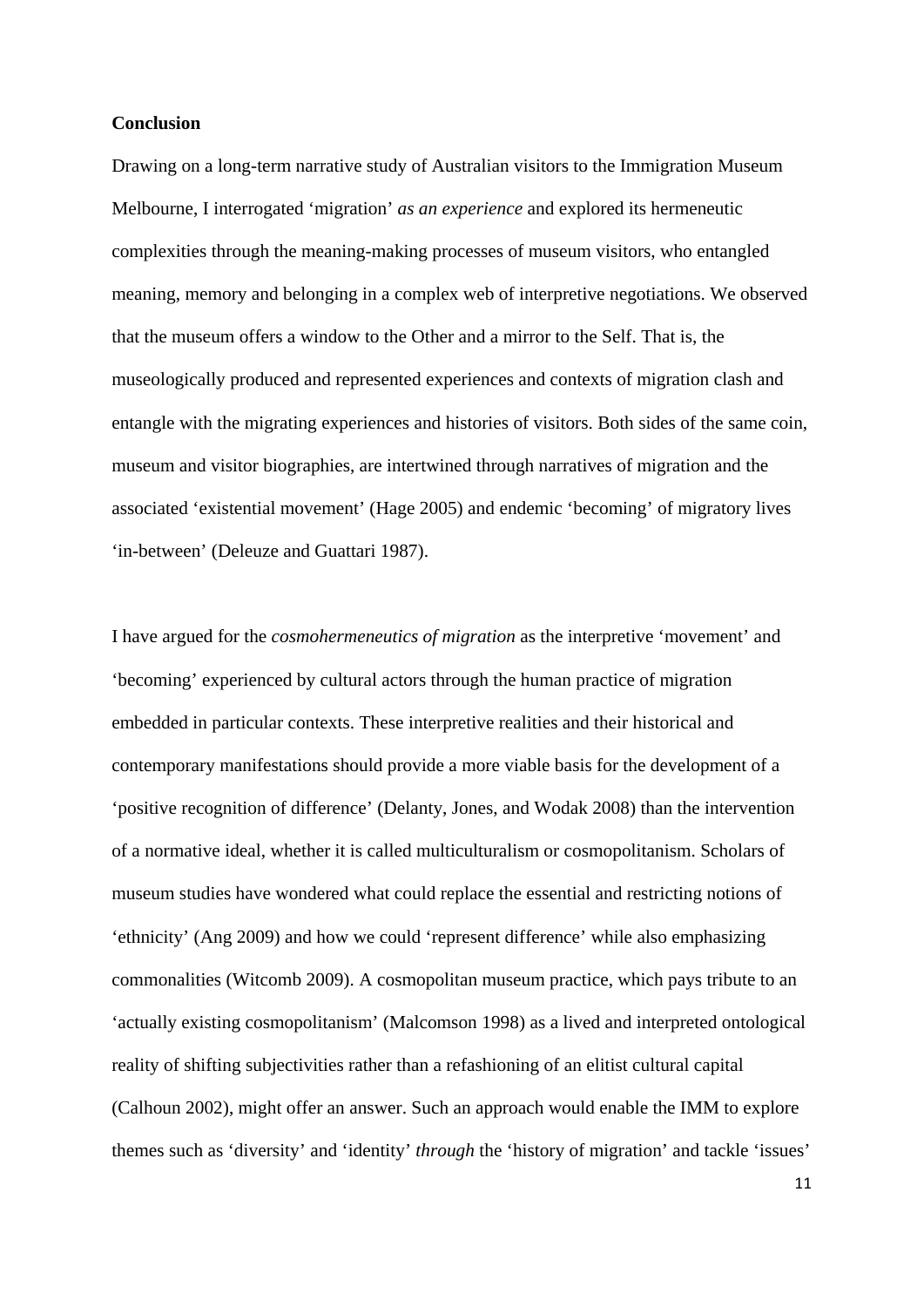*through* 'stories'. Instead of dualistically opposing these thematic orientations, as we have seen above, their inextricable entanglement should be dissected. In other words, history has always been diverse and stories have always dealt with issues. I conclude with Peter, who assisted me first in beginning and now in finishing this paper, and his view that 'it's a great little museum and I hope that it will endure for as long as there are migrants, which is forever I guess'.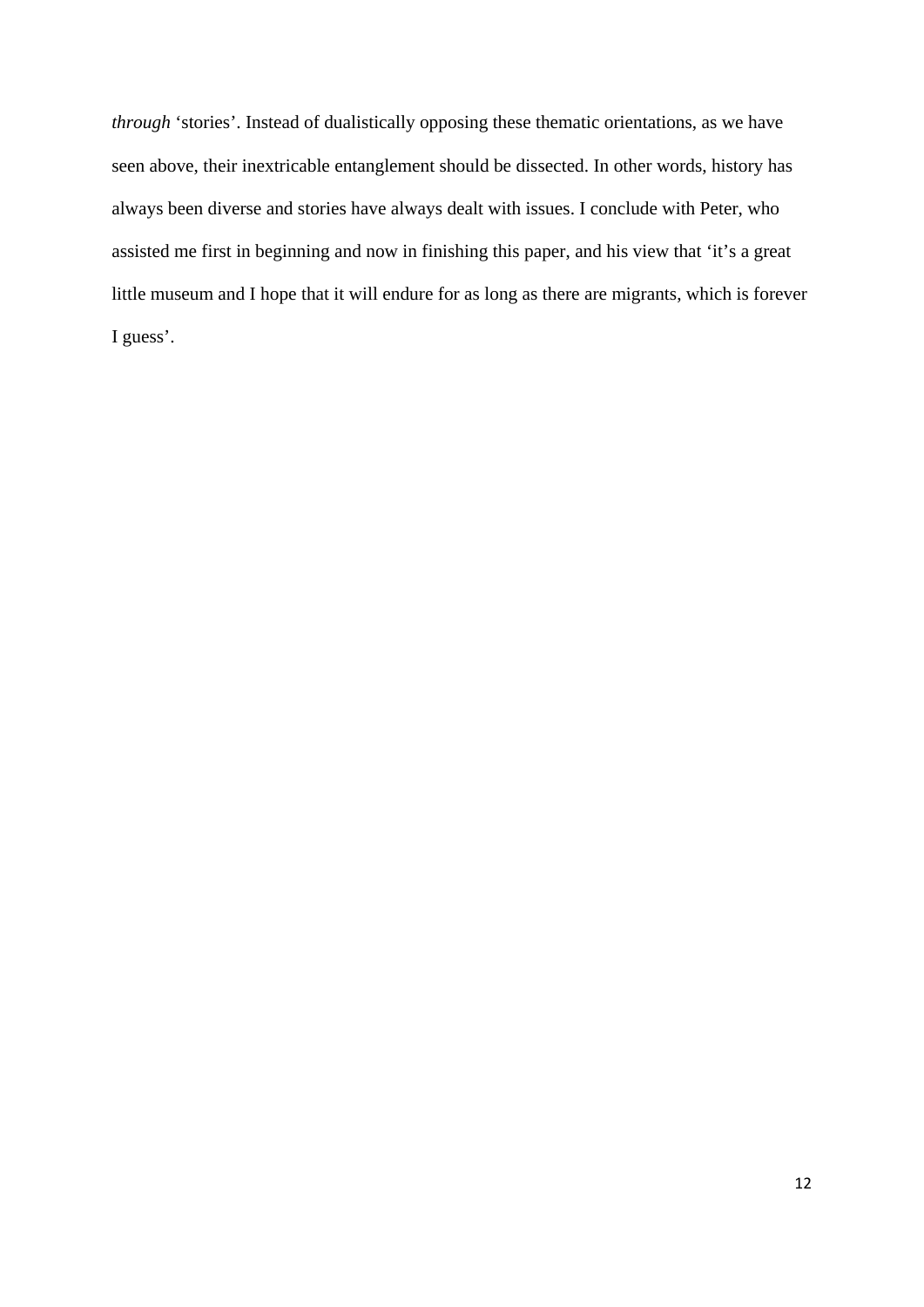# **Bibliography**

- Ang, I. 2009. Provocation Beyond multicultursalism: A journey to nowhere? *Humanities Research* XV (2):17-21.
- Appiah, K.A. 1996. Against national culture. In *Text and nation: Cross-discplinary essays on cultural and national identities*, edited by L. G. Moreno and P. C. Pfeiffer. Drawer: Camden House.
- Babacan, A., and S. Singh, eds. 2010. *Migration, belonging and the nation state*. Newcaste upon Tyne: Cambridge Scholars Publishing.
- Baur, J. 2010. Migration Kultur Integration. Und die Rolle des Museums? *Museumskunde 75* 10 (1):12-19.
- Beck, U. 1997. *Was ist Globalisierung? Irrtuemer des Globalismus Antworten auf Globalisierung*. Frankfurt: Suhrkamp.
- Beck, U. 2004. The truth of Others: A cosmopolitan approach. *Common Knowledge* 10 (3):430-449.
- Beck, U. 2006. *Cosmopolitan vision*. Translated by C. Corin. Cambridge & Malden: Polity Press.
- Bhabha, H.K. 1994. *The location of culture*. London & New York: Routledge.
- Calhoun, C. 2002. The class consciousness of frequent travelers: Towards a critique of actually existing cosmopolitanism. *The South Atlantic Quarterly* 101 (4):869-97.
- Castles, S., and A. Davidson. 2000. *Citizenship and migration Globalization and the politics of belonging*. Houndmills: Macmillan Press.
- Castles, S., and M. Miller. 1993. *The age of migration: International population movements in the modern world*. Houndmills: Macmillan Press.
- Climo, J.J. 1995. Prisoners of silence: A vicarious Holocaust memory. In *The labyrinth of memory: Ethnographic journeys*, edited by M. C. Teski and J. J. Climo. Westport, Connecticut: Bergin & Garvey.
- Cohen, S. 1980. *Folk devils and moral panics: The creation of mods and rockers*. New York: St Martin's Press.
- Curthoys, A. 2000. An uneasy conversation: the multicultural and the Indigenous. In *Race, colour, and identity in Australia and New Zealand*, edited by J. Docker and G. Fischer. Sydney: UNSW Press.
- Delanty, G., P. Jones, and R. Wodak. 2008. Introduction: Migration, discrimination and belonging in Europe. In *Identity, belonging, and migration*, edited by G. Delanty, R. Wodak and P. Jones. Liverpool: Liverpool University Press.
- Deleuze, G., and F. Guattari. 1987. *A thousand plateaus: Capitalism and schizophrenia*. Translated by B. Massumi. London and New York: Contiuum.
- Hage, G. 2003. *Against paranoid nationalism*. Armidale: Pluto Press.
- Hage, G. 2005. A not so multi-sited ethnography of a not so imagined community. *Anthropological Theory* 5 (4):463-75.
- Ilcan, S. 2002. *Longing in belonging The cultural politics of settlement*. Westport, CT: Praeger.
- Jacobs, K. 2011. *Experience and representation Contemporary perspectives on migration in Australia*. Farnham, Surrey: Ashgate.
- Malcomson, S.L. 1998. The varieties of cosmopolitan experience. In *Cosmopolitics Thinking and feeling beyond the nation*, edited by P. Cheah and B. Robbins. Minneapolis: University of Minnesota Press.
- Mansouri, F., and M. Lobo, eds. 2011. *Migration, citizenship and intercultural relations Looking through the lense of social inclusion*. Farnham, Surrey: Ashgate.